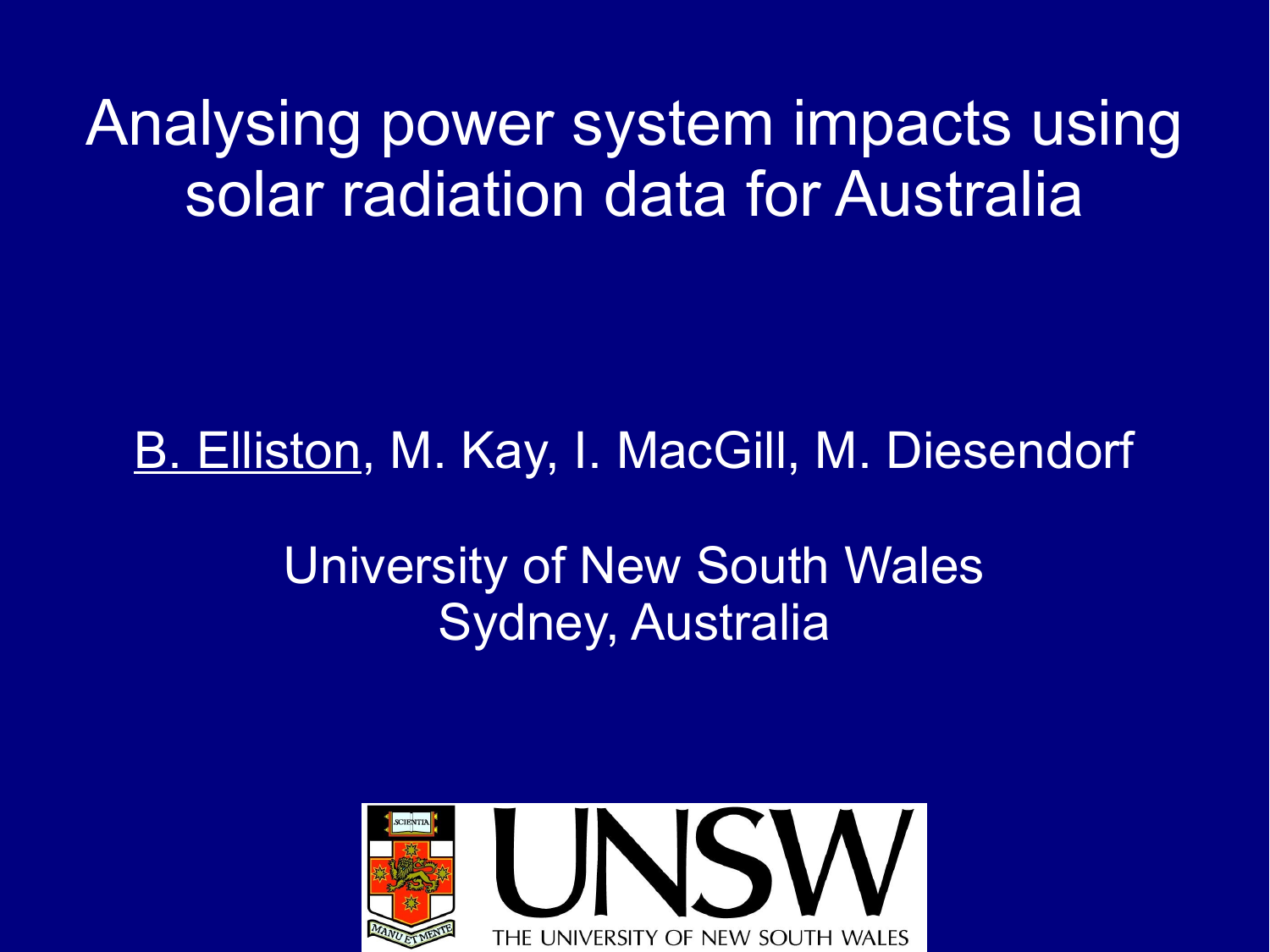#### Why care about extreme events?



Source: Illawarra Mercury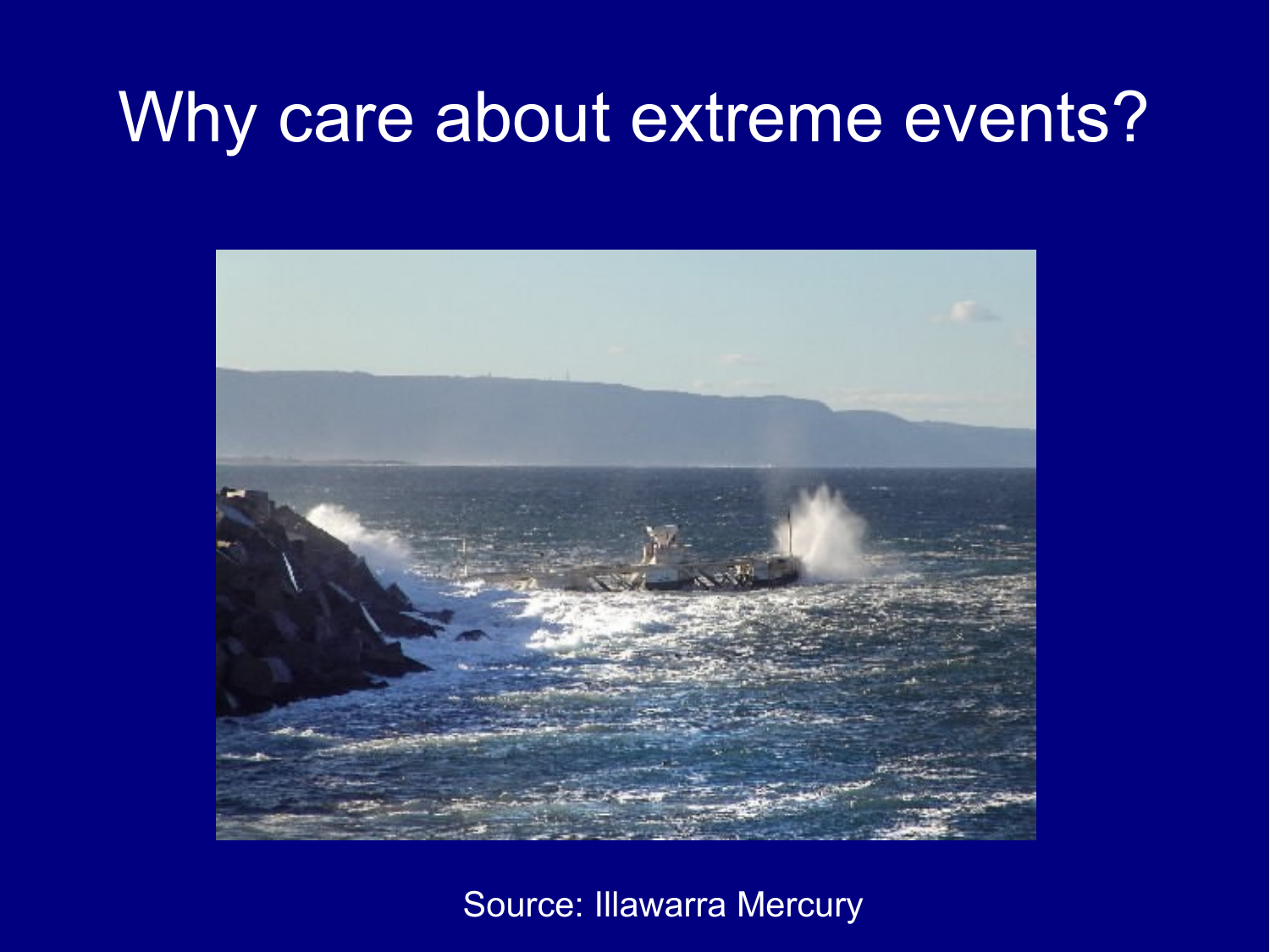#### Why care about extreme events?



Lull in NEM wind power May 17-20, 2010. Data from AEMO.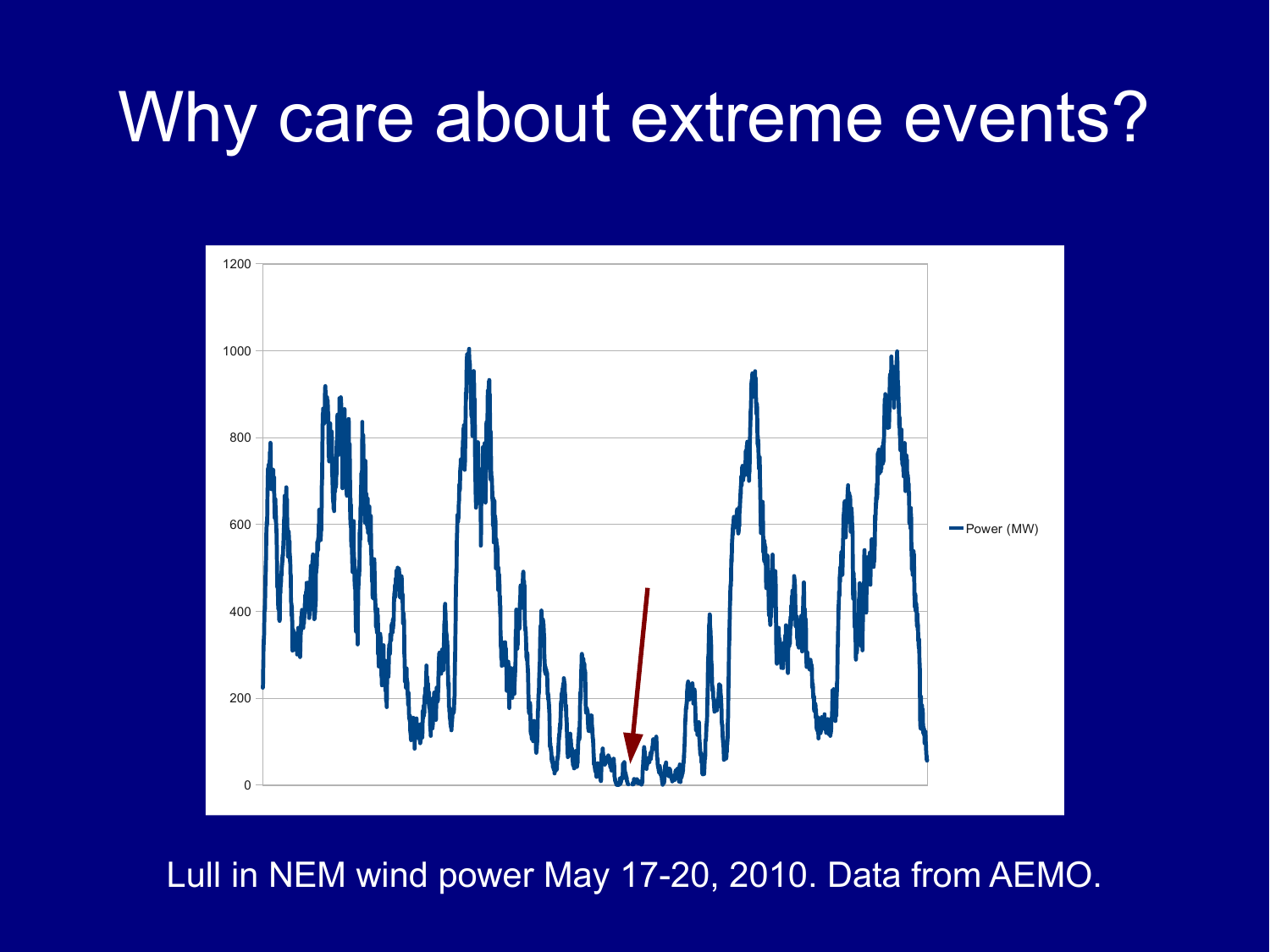# **Outline**

- The CST context
- Solar radiation data set
- Computational method
- Results for Australia
- More detailed results for two locations
	- Roma (Queensland), Curnamona (SA)
- Conclusions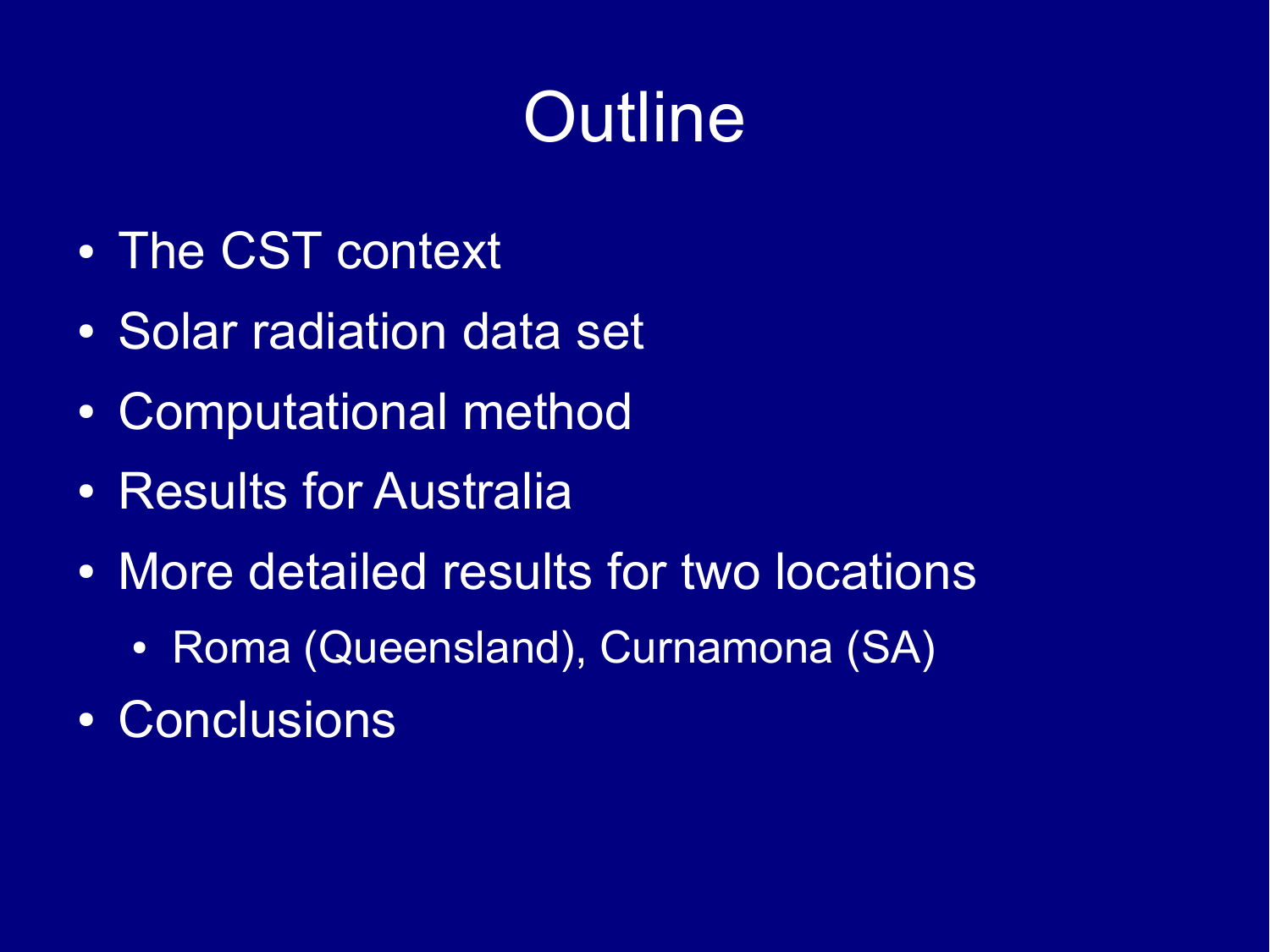#### The CST context



Aqua satellite image of dust storm over NSW. Source: Geoscience Australia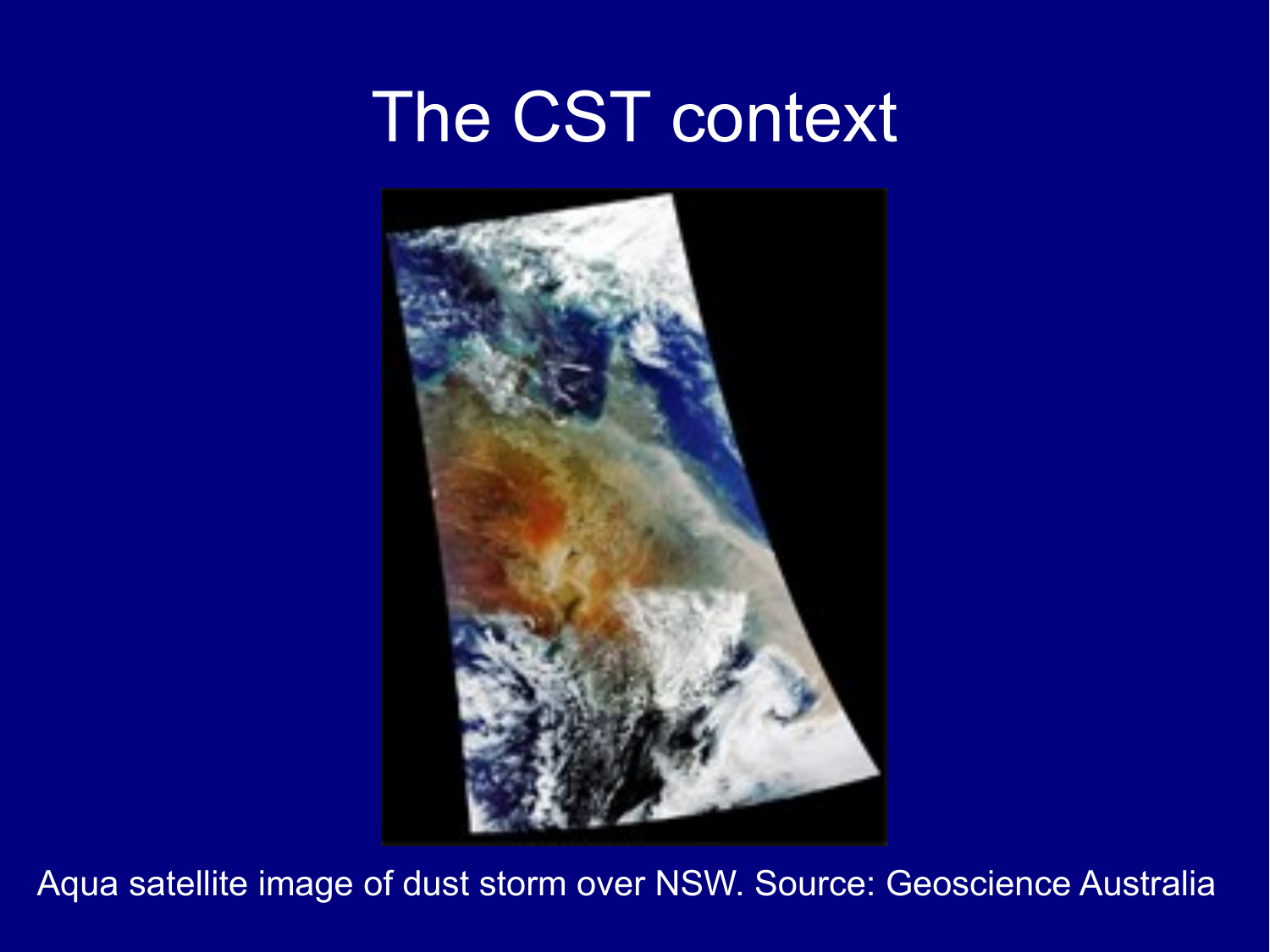## The CST context



Simulated 100MW trough plant in Cobar, NSW, September 2009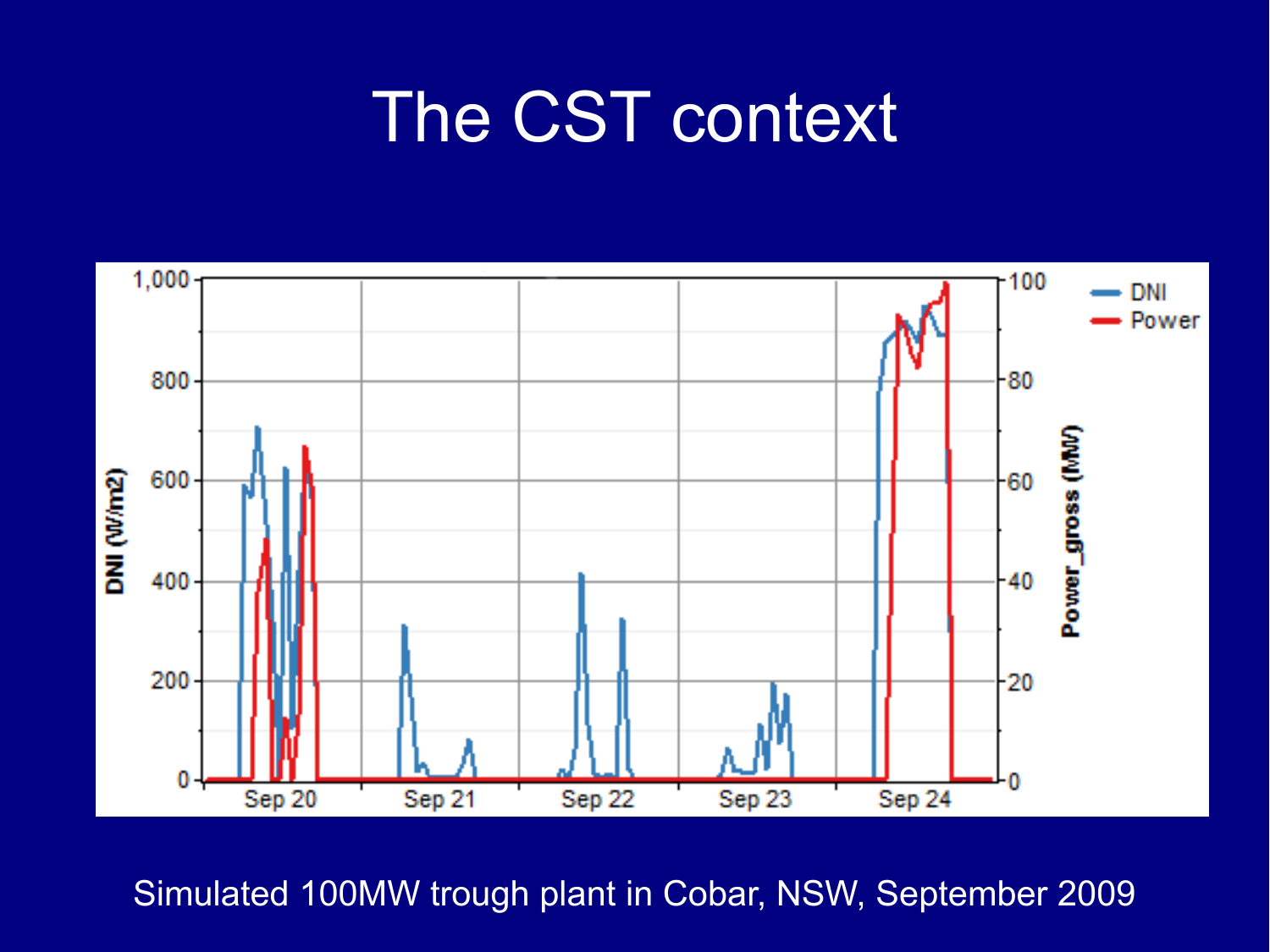# What is useful for CST planning?

- CST w/ 7+ hours storage can ride through short periods of low irradiance
	- eg. Gemasolar
- Characterising **long** low irradiance events
	- DNI < 400 W/m<sup>2</sup>
	- How long are they?
	- When and where do they occur?
	- How frequently do they occur?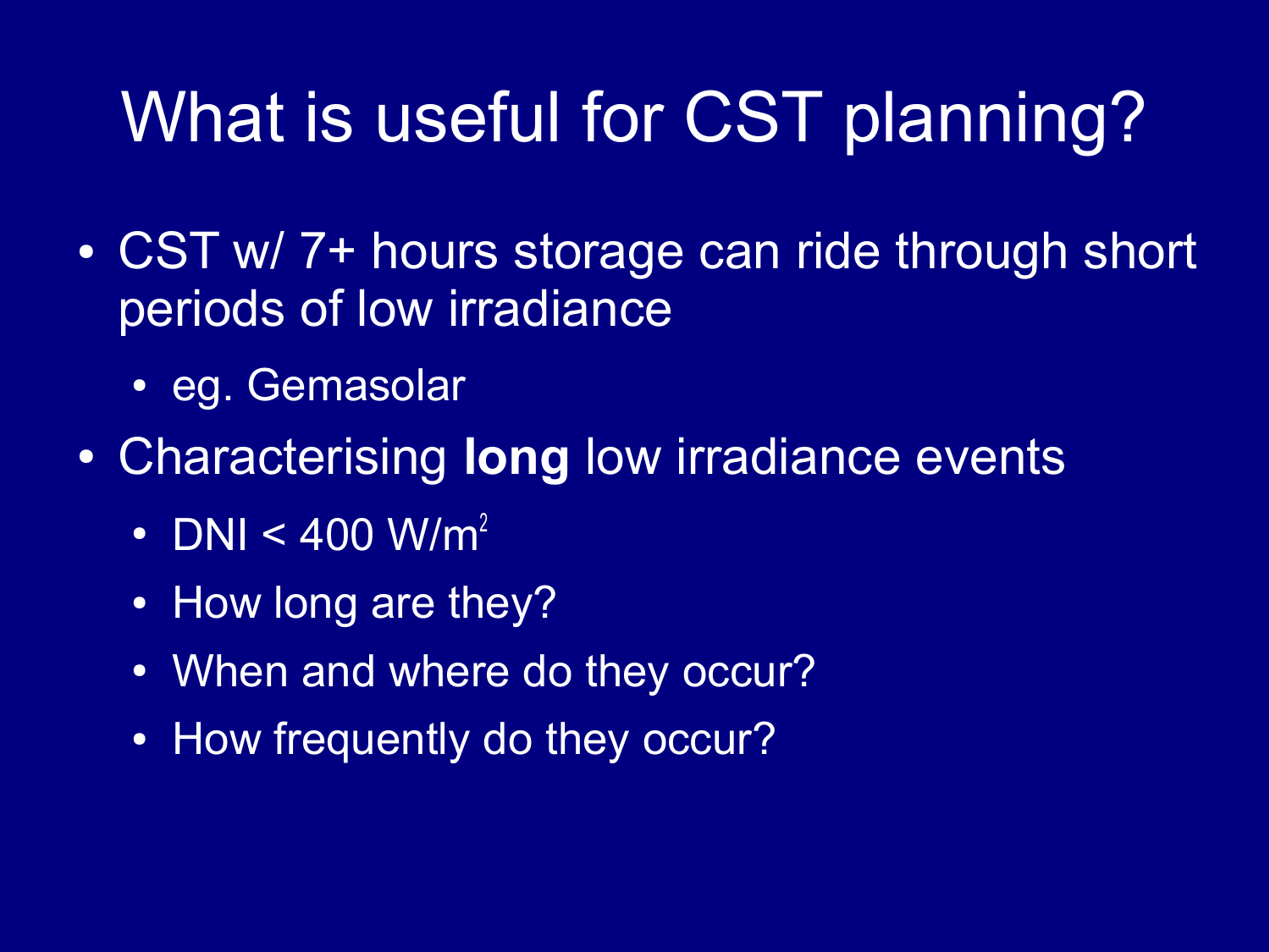## Historical solar radiation data set

- $\cdot$  DNI data from BoM (1998 2010)
- Satellite-derived
	- 5km x 5km x 1h resolution
	- 113,952 x 679 x 839 values
- DNI computed via Ridley/Boland diffuse model
- Some missing data
- PyTables used for analysis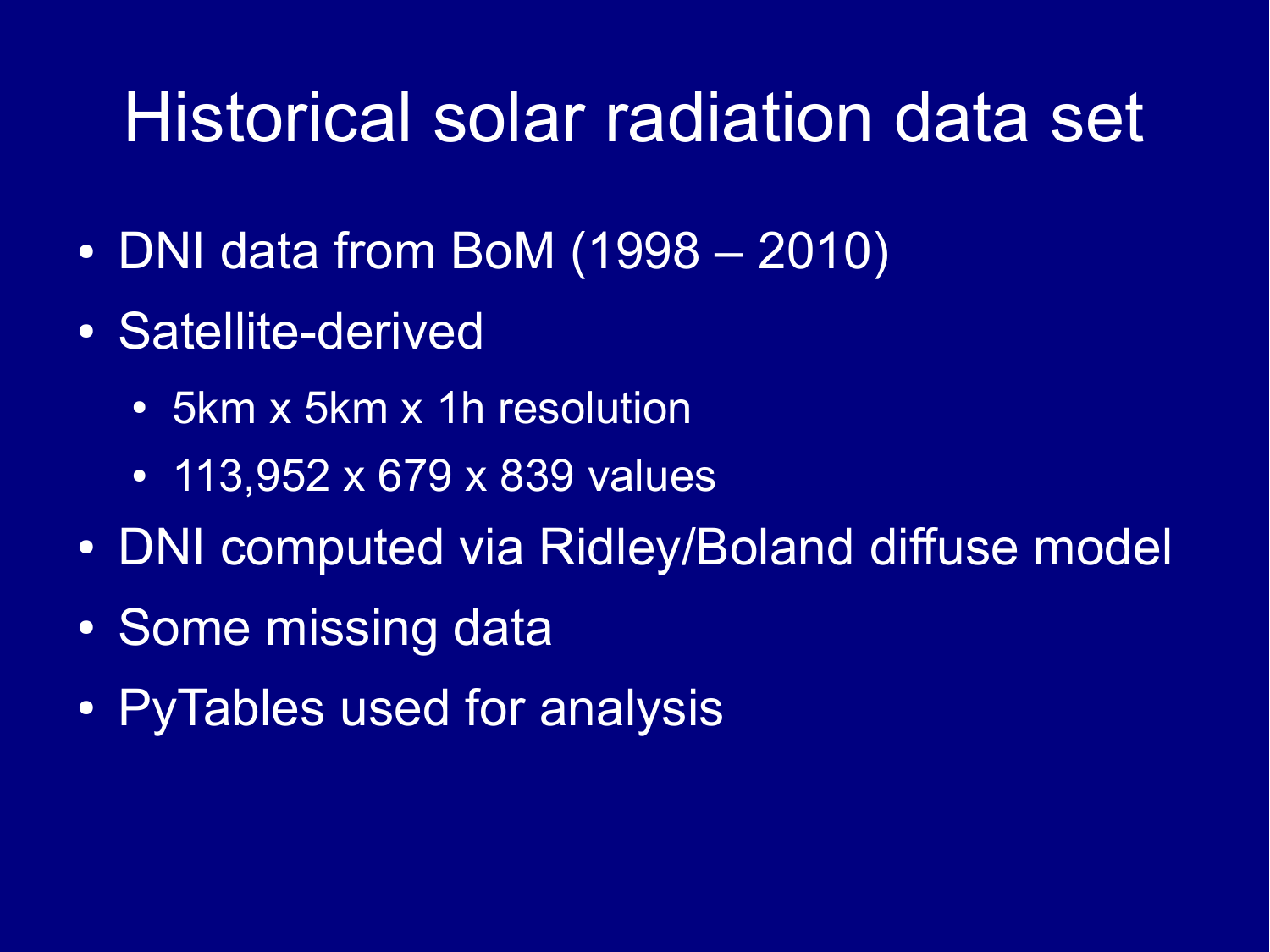## Historical solar radiation data set



Satellite image (2am 13 Feb 2000) courtesy of Bureau of Meteorology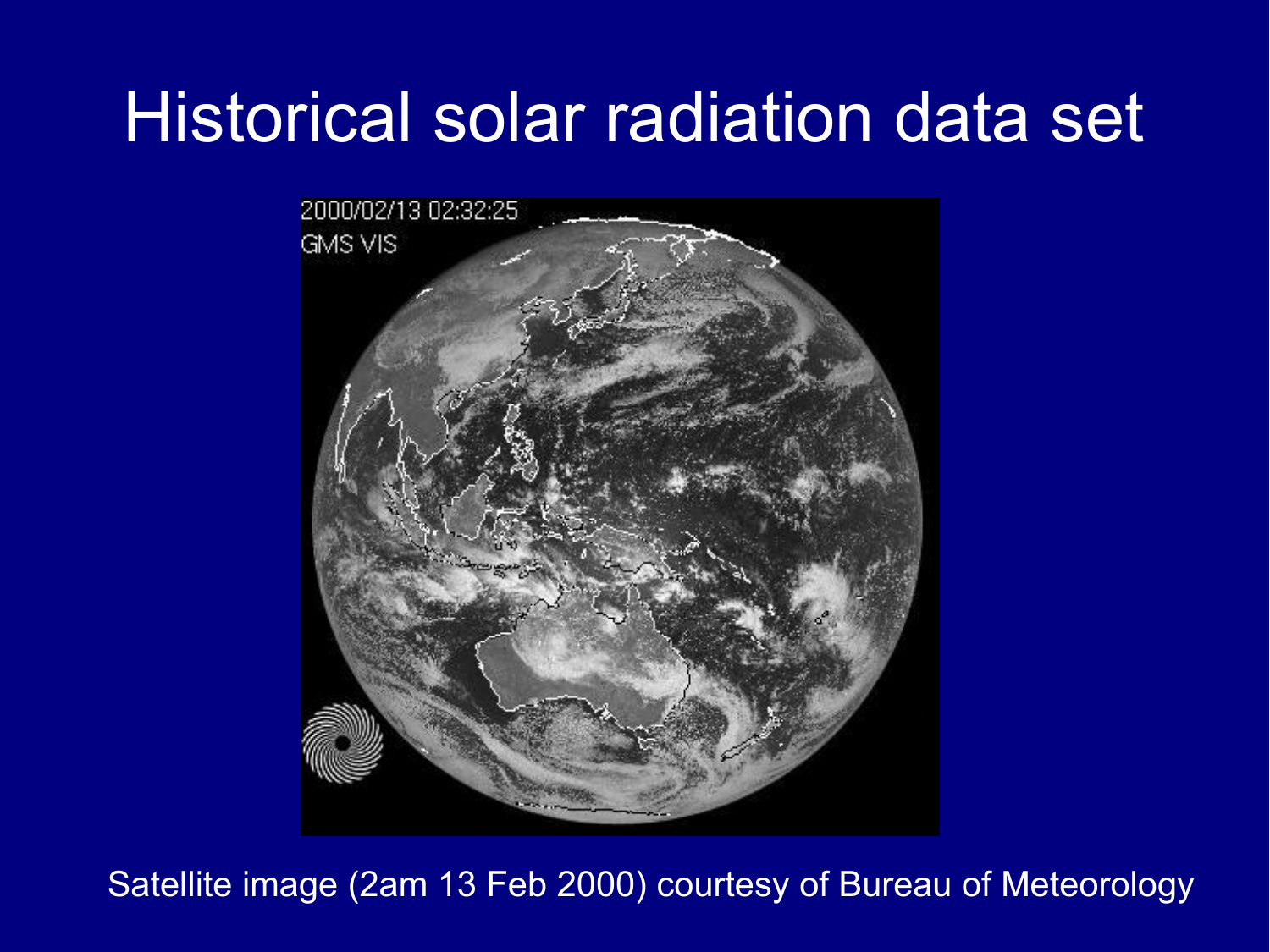#### Historical solar radiation data set



#### Corresponding hourly grid of estimated DNI values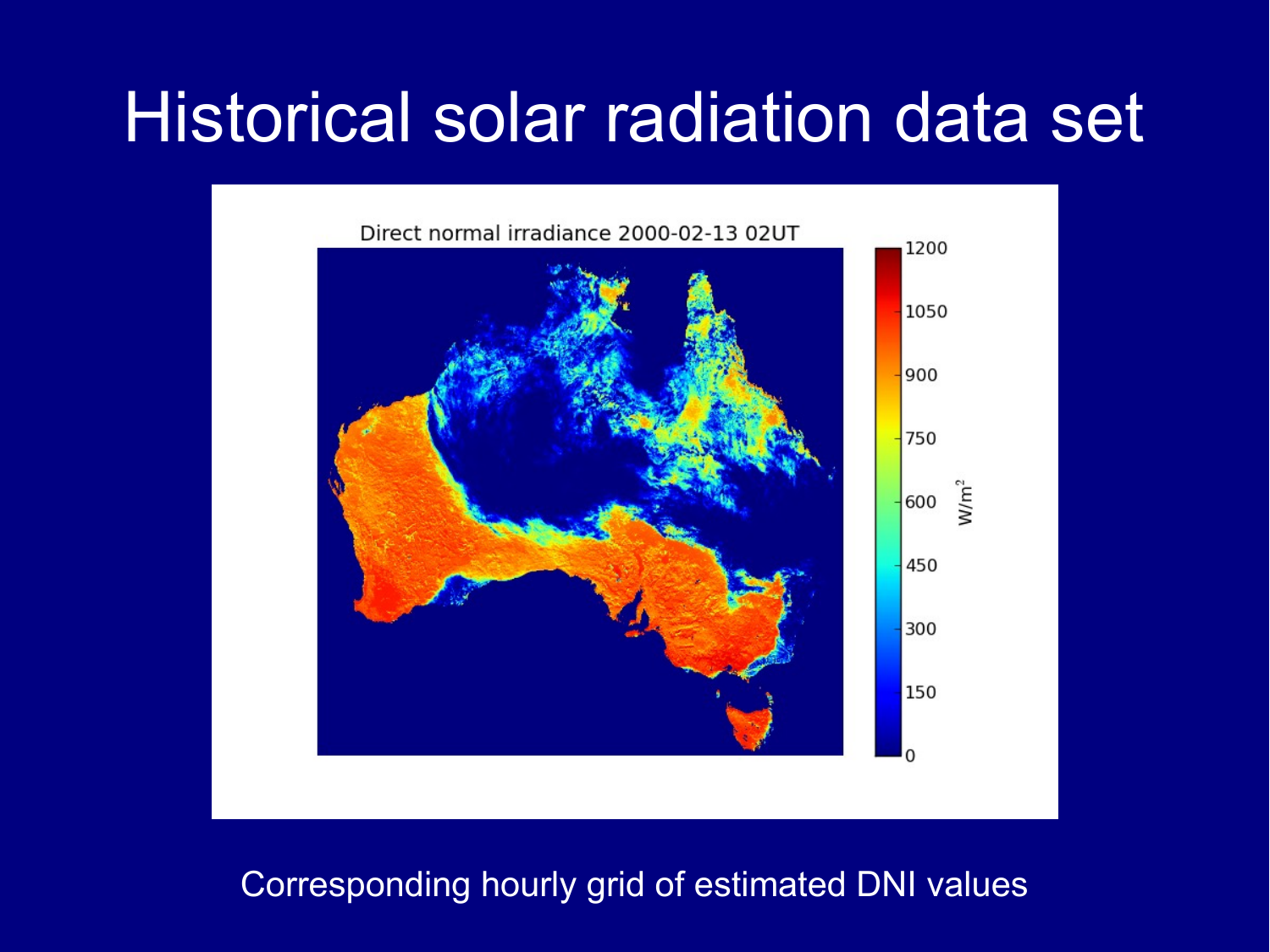# Computational method

- Needs to be fast
	- "Embarrassingly" parallel problem
- Method:
	- Initialise 2 working matrices: **C**, **M**
	- For each hour:
		- $-$  **C** = (**C** + **B**)  $\circ$  **B**  $_{\overline{\mathfrak{h}}_{\text{in}}}$ is 1, reset if 0)
		- $M = max (M, C)$
- Two result matrices:
	- Maximum duration, starting hour number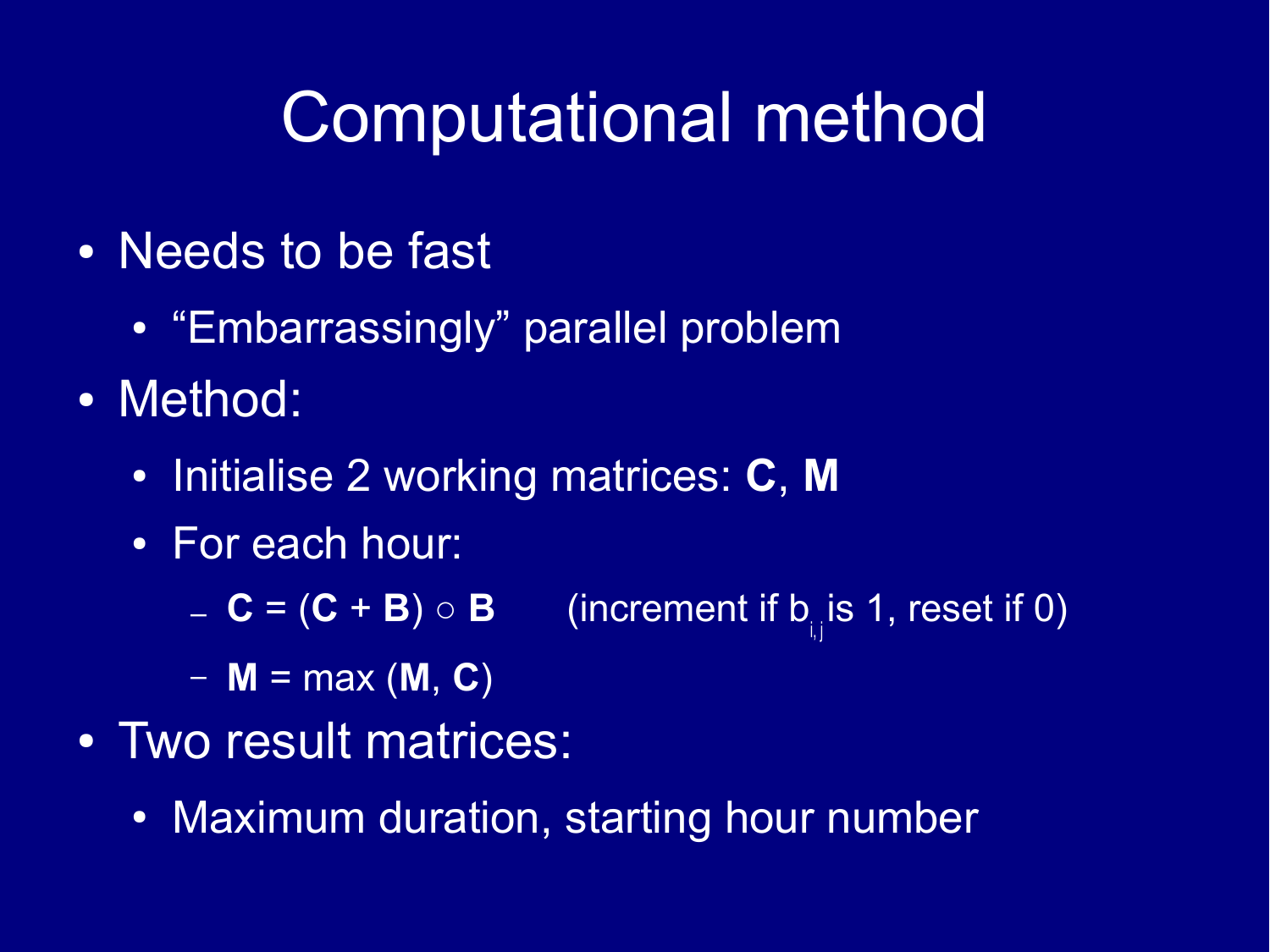#### How long are the longest events?



Longest events typically last 4 to 8 days across Australia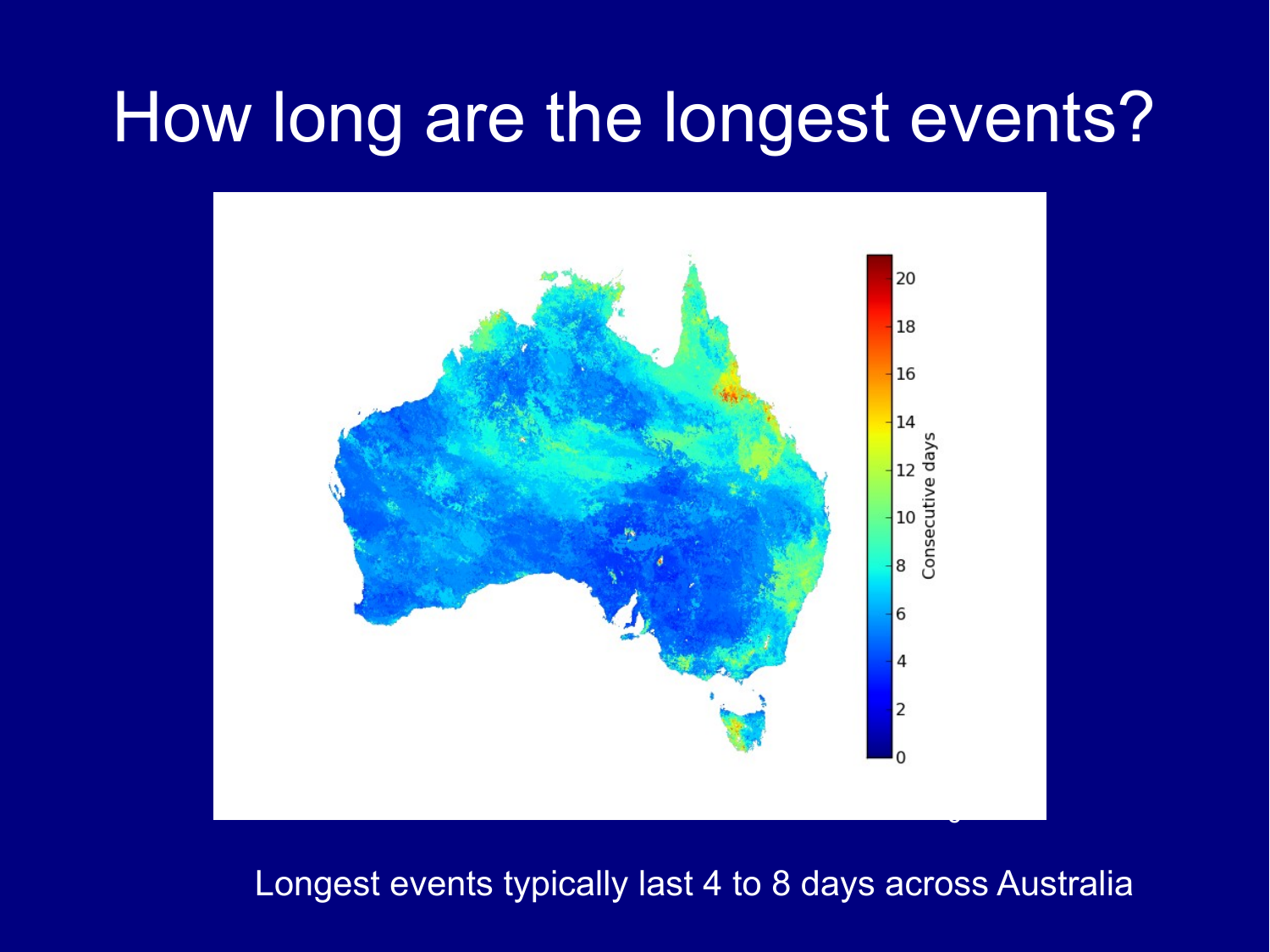## When do the longest events occur?



#### Starting month of longest low DNI events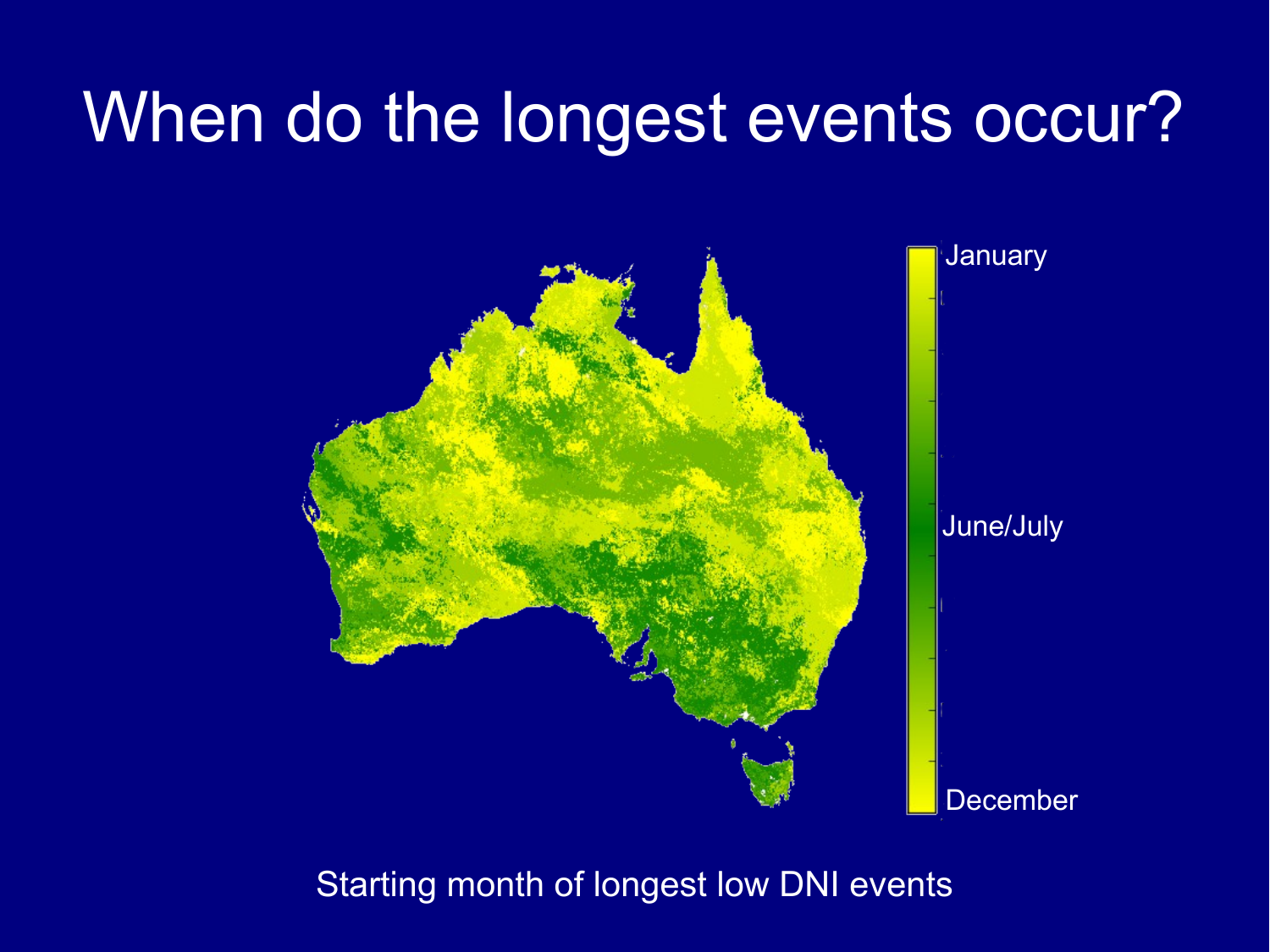#### Roma 10 longest events



#### Map courtesy of Google Maps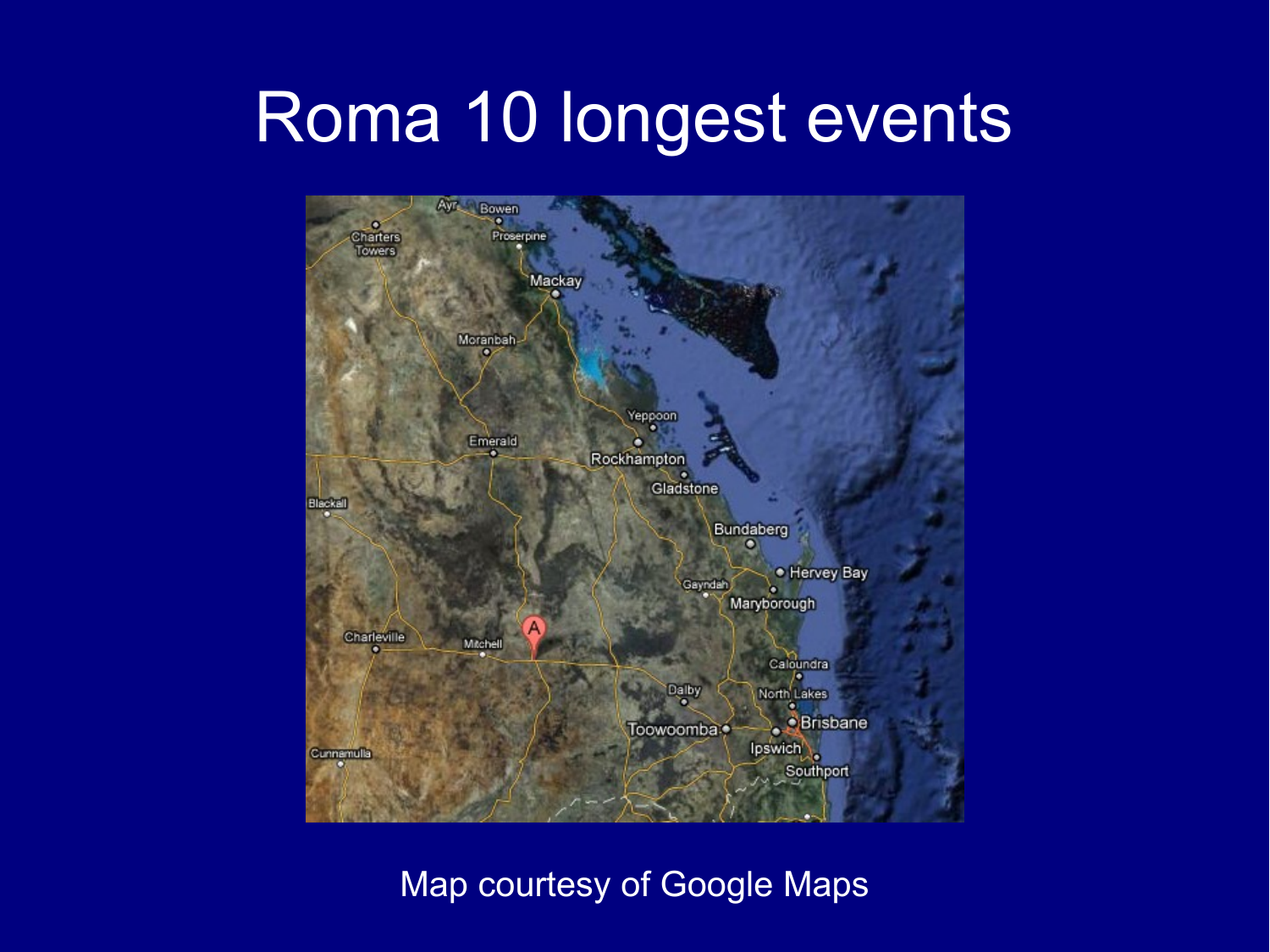## Roma 10 longest events

| Start (UTC) | End (UTC)  | <b>Hours</b> | Days |
|-------------|------------|--------------|------|
| 2000-02-12  | 2000-02-18 | 139          | 6    |
| 2008-01-14  | 2008-01-20 | 138          |      |
| 2010-02-27  | 2010-03-05 | 136          |      |
| 1998-12-29  | 1999-01-03 | 134          |      |
| 2010-09-16  | 2010-09-21 | 115          | 5    |
| 1998-04-13  | 1998-04-17 | 113          |      |
| 2000-04-22  | 2000-04-26 | 113          |      |
| 2000-11-13  | 2000-11-17 | 111          |      |
| 2010-01-03  | 2010-01-07 | 110          |      |
| 2000-11-07  | 2000-11-11 | 109          |      |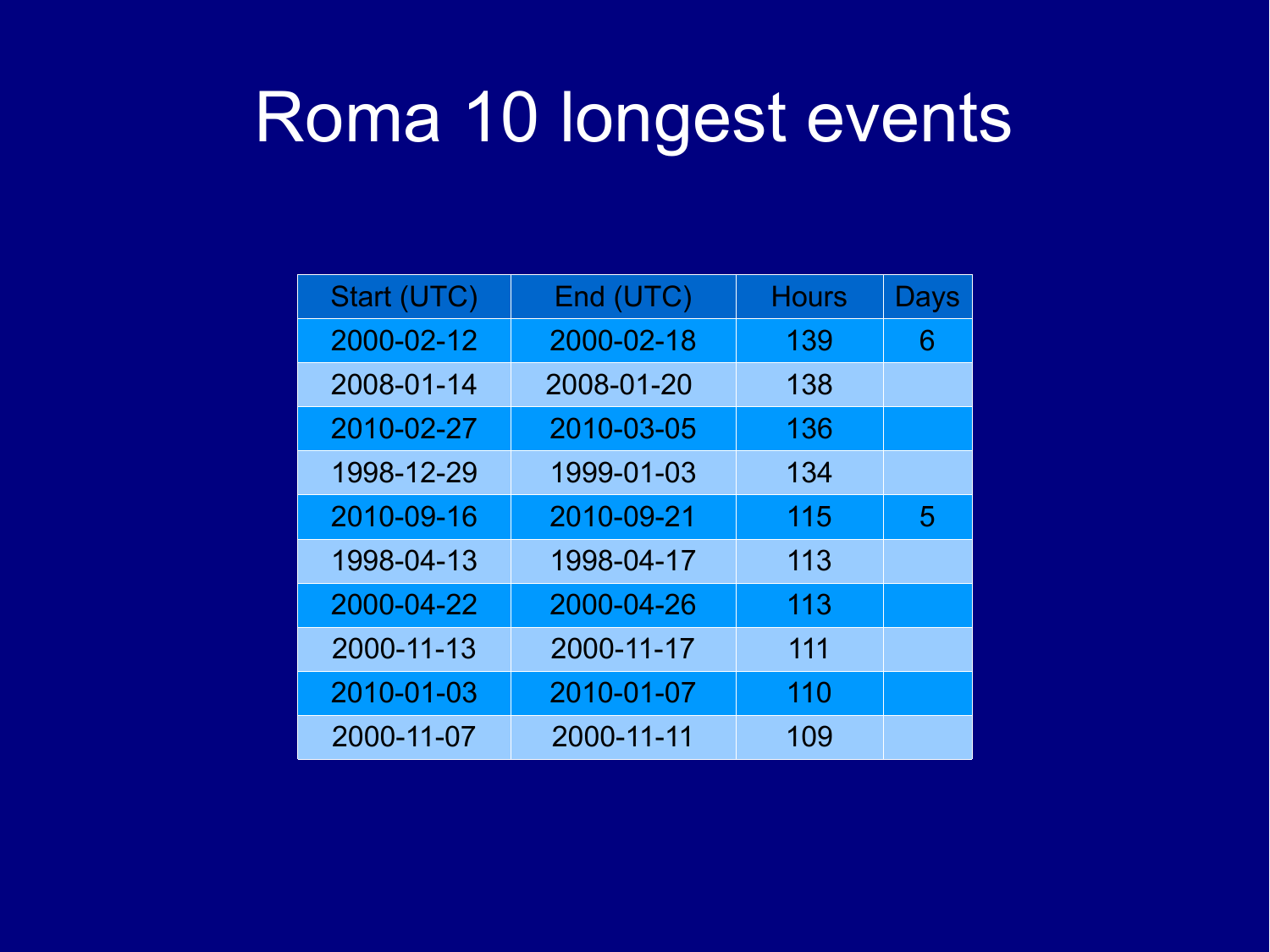### MSLP map for 15 Feb 2000



Tropical Cyclone Marcia (category 1) in Indian Ocean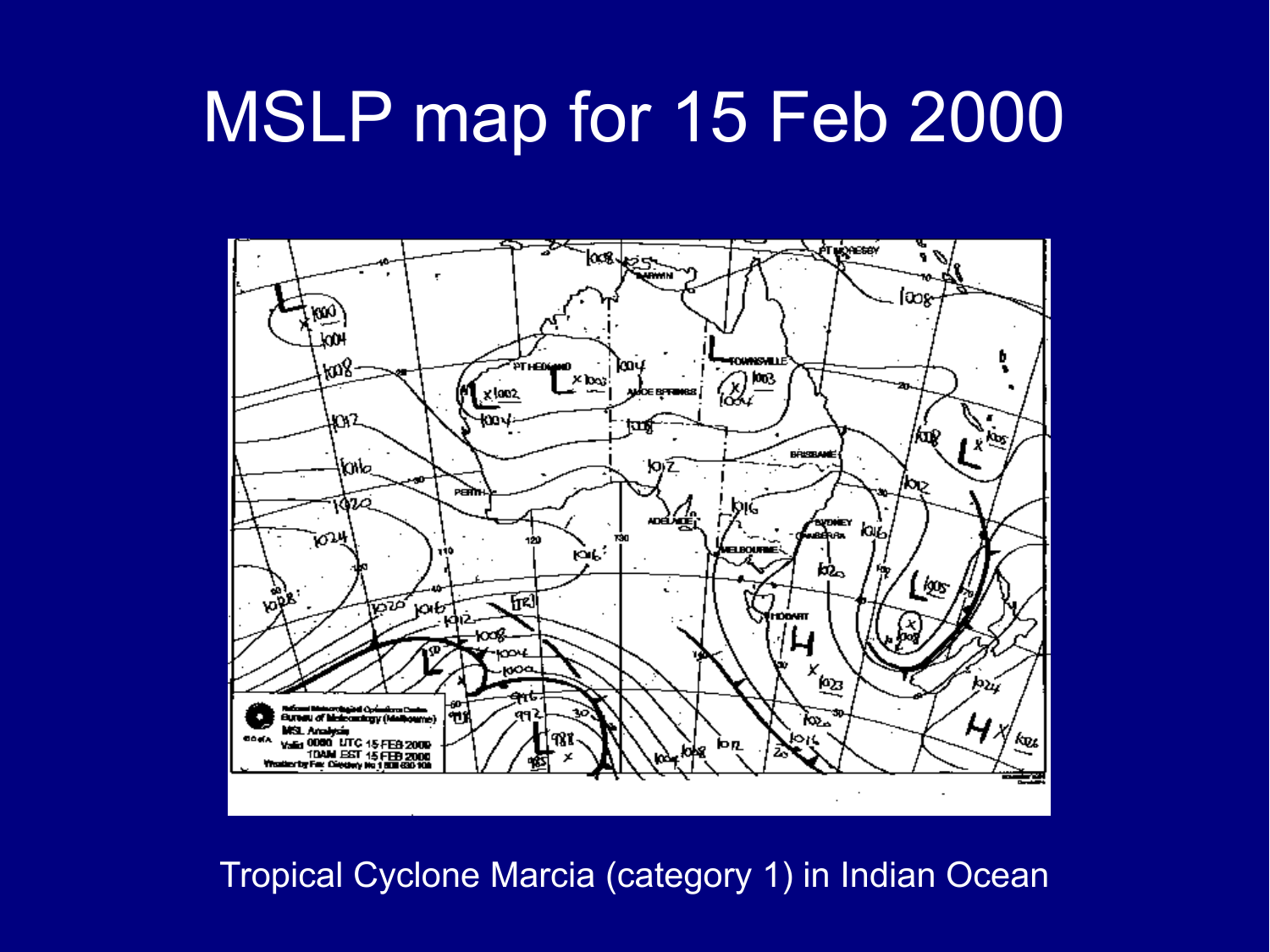# Curnamona 10 longest events



Map courtesy of Google Maps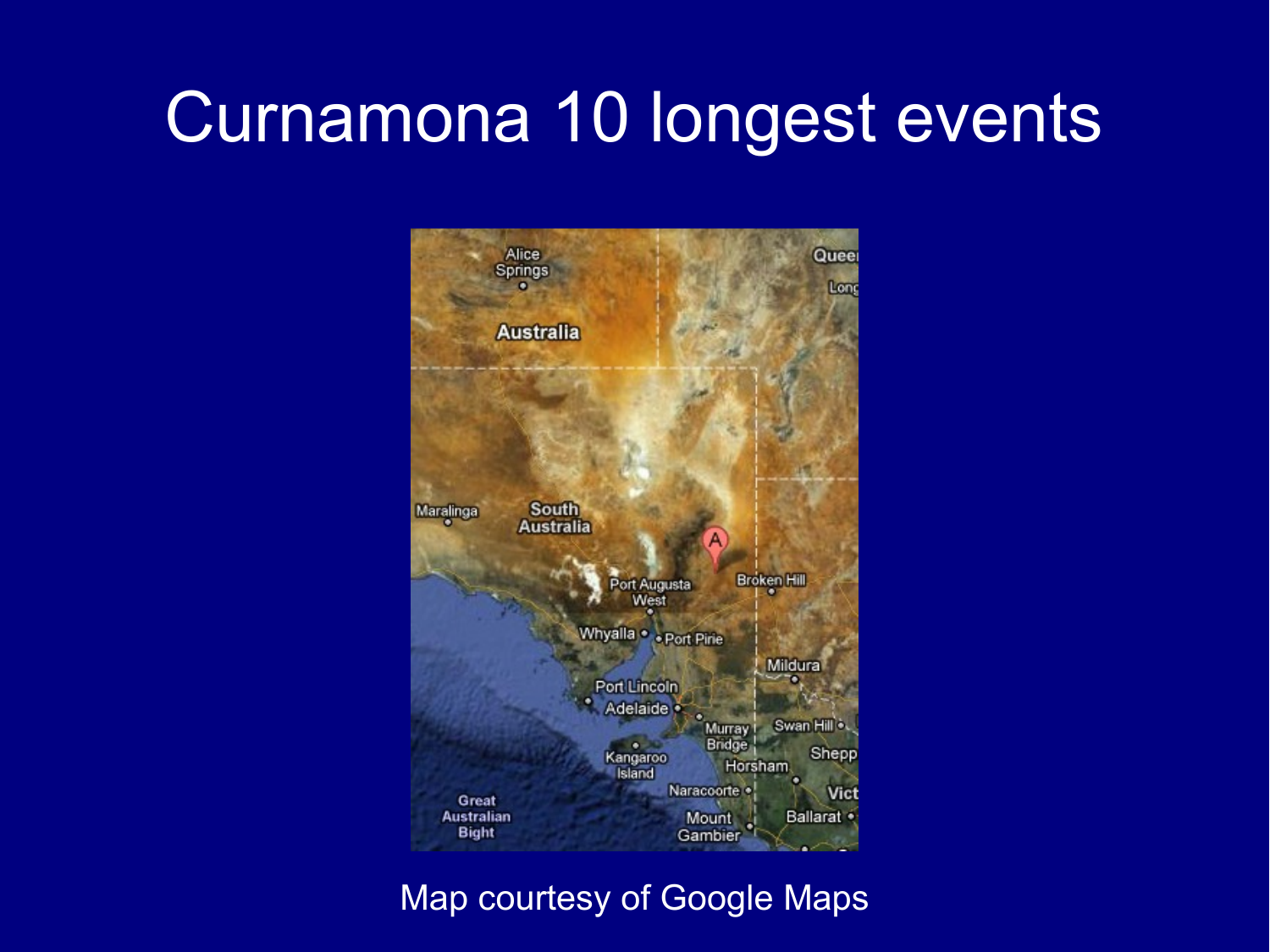# Curnamona 10 longest events

| Start (UTC) | End (UTC)  | <b>Hours</b> | Days |
|-------------|------------|--------------|------|
| 1998-07-31  | 1998-08-04 | 89           | 4    |
| 2007-01-17  | 2007-01-20 | 83           |      |
| 1999-03-24  | 1999-03-27 | 71           | 3    |
| 2004-05-31  | 2004-06-30 | 66           |      |
| 2000-03-18  | 2000-03-20 | 65           |      |
| 2006-07-13  | 2006-07-15 | 65           |      |
| 2007-03-18  | 2007-03-21 | 65           |      |
| 2004-07-22  | 2004-07-24 | 64           |      |
| 2005-07-06  | 2005-07-08 | 64           |      |
| 2010-02-01  | 2010-02-03 | 64           |      |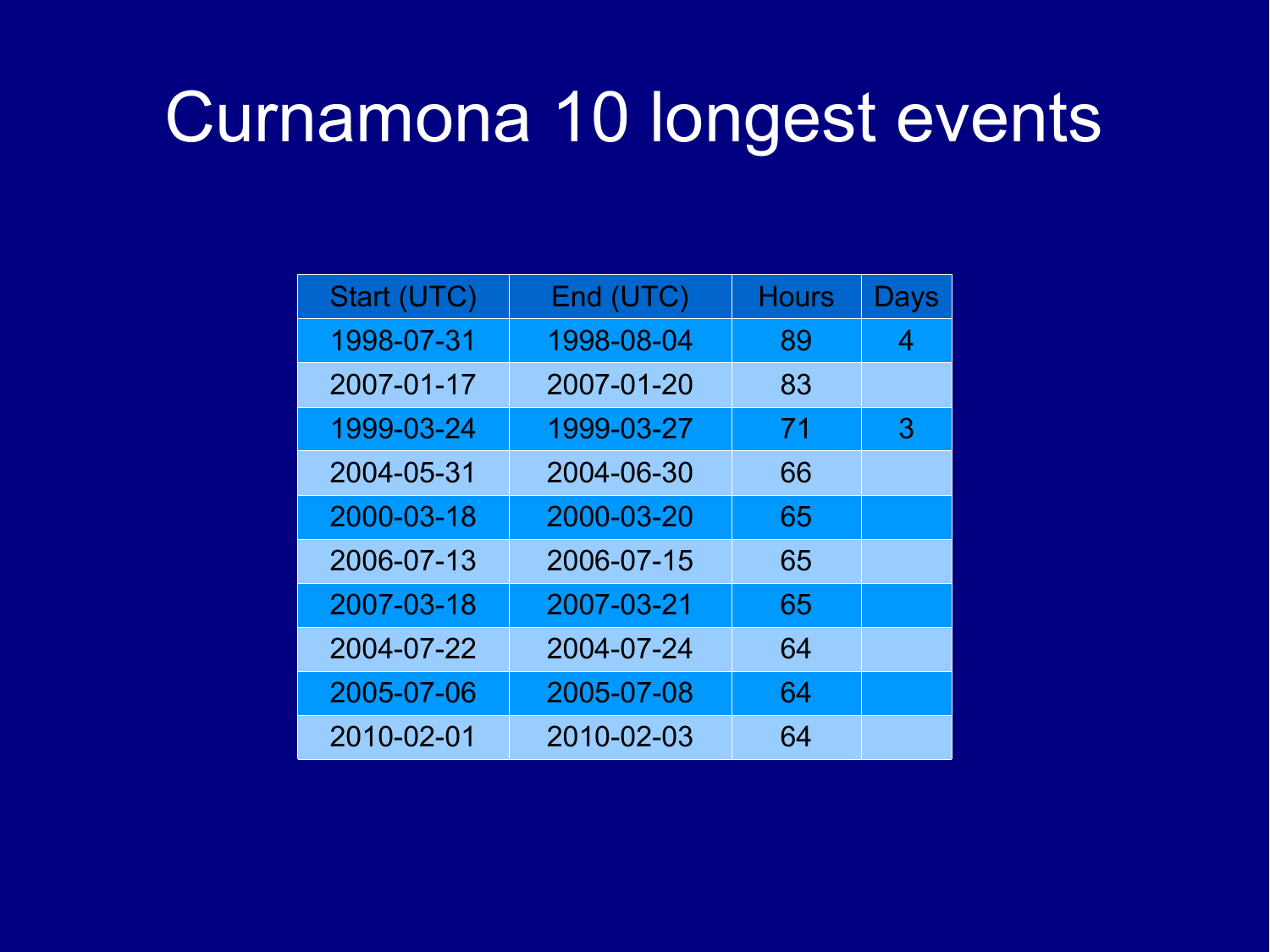# Conclusions

- Some very long low irradiance events
	- No CST output for 5+ days
	- Storage to ride through clearly uneconomic
	- Storage insufficient to provide system security
- North/south diversity useful
	- Longest northern events in summer
	- Longest southern events in winter
- Diversity comes at a cost: poorer DNI in south